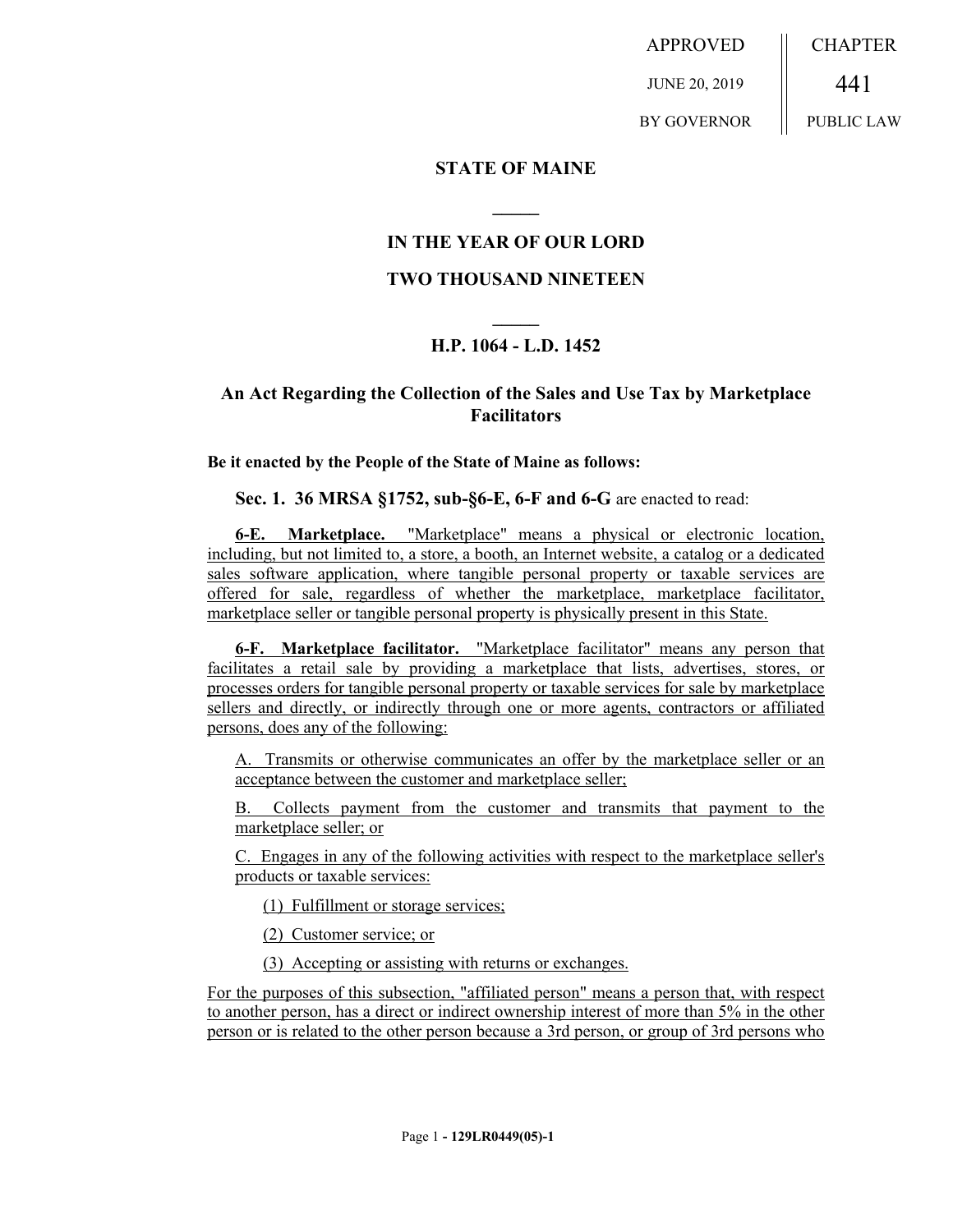are affiliated persons, holds a direct or indirect ownership interest of more than 5% in the related person.

A marketplace facilitator does not include a public utility as defined in Title 35-A, section 102.

**6-G. Marketplace seller.** "Marketplace seller" means any person that makes retail sales through a marketplace operated by a marketplace facilitator.

**Sec. 2. 36 MRSA §1754-B, sub-§1,** as amended by PL 2017, c. 375, Pt. A, §§4 and 5, is repealed.

**Sec. 3. 36 MRSA §1754-B, sub-§1-A,** as amended by PL 2013, c. 546, §10, is further amended to read:

**1-A. Persons presumptively required to register.** This subsection defines the basis for and obligations associated with the rebuttable presumption created by this subsection that a seller not registered under subsection  $\frac{1}{1-B}$  is engaged in the business of selling tangible personal property or taxable services for use in this State and is required to register as a retailer with the assessor.

A. As used in this subsection, unless the context otherwise indicates, the following terms have the following meanings.

(1) "Affiliated person" means a person that is a member of the same controlled group of corporations as the seller or any other entity that, notwithstanding its form of organization, bears the same ownership relationship to the seller as a corporation that is a member of the same controlled group of corporations. For purposes of this subparagraph, "controlled group of corporations" has the same meaning as in the Code, Section 1563(a).

(2) "Person" means an individual or entity that qualifies as a person under the Code, Section 7701(a)(1).

(3) "Seller" means a person that sells, other than in a casual sale, tangible personal property or taxable services.

B. A seller is presumed to be engaged in the business of selling tangible personal property or taxable services for use in this State if an affiliated person has a substantial physical presence in this State or if any person, other than a person acting in its capacity as a common carrier, that has a substantial physical presence in this State:

(1) Sells a similar line of products as the seller and does so under a business name that is the same as or similar to that of the seller;

(2) Maintains an office, distribution facility, warehouse or storage place or similar place of business in the State to facilitate the delivery of property or services sold by the seller to the seller's customers;

(3) Uses trademarks, service marks or trade names in the State that are the same as or substantially similar to those used by the seller;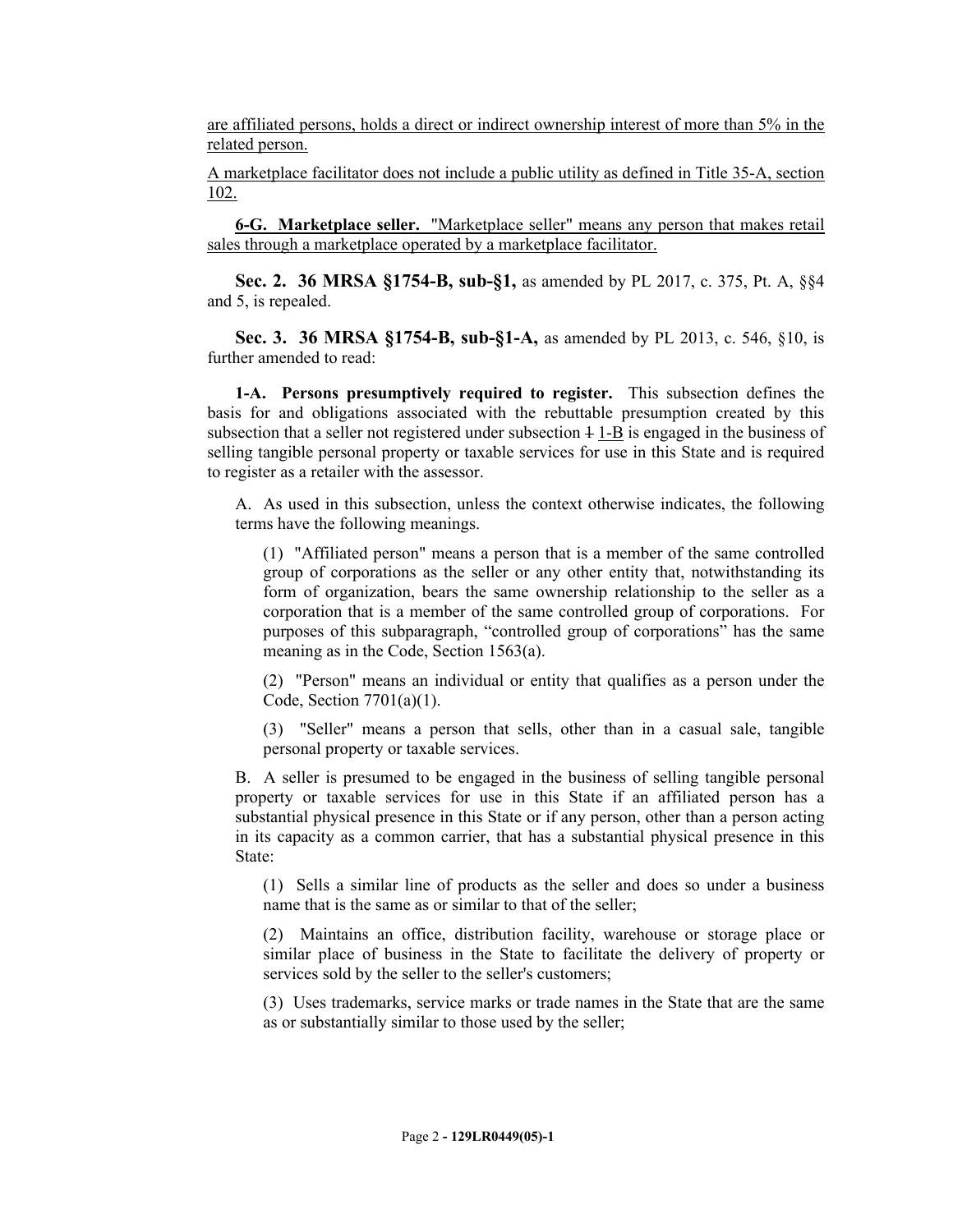(4) Delivers, installs, assembles or performs maintenance services for the seller's customers within the State;

(5) Facilitates the seller's delivery of property to customers in the State by allowing the seller's customers to pick up property sold by the seller at an office, distribution facility, warehouse, storage place or similar place of business maintained by the person in the State; or

(6) Conducts any activities in the State that are significantly associated with the seller's ability to establish and maintain a market in the State for the seller's sales.

A seller who meets the requirements of this paragraph shall register with the assessor and collect and remit taxes in accordance with the provisions of this Part. A seller may rebut the presumption created in this paragraph by demonstrating that the person's activities in the State are not significantly associated with the seller's ability to establish or maintain a market in this State for the seller's sales.

C. A seller that does not otherwise meet the requirements of paragraph B is presumed to be engaged in the business of selling tangible personal property or taxable services for use in this State if the seller enters into an agreement with a person under which the person, for a commission or other consideration, while within this State:

(1) Directly or indirectly refers potential customers, whether by a link on an Internet website, by telemarketing, by an in-person presentation or otherwise, to the seller; and

(2) The cumulative gross receipts from retail sales by the seller to customers in the State who are referred to the seller by all persons with this type of an agreement with the seller are in excess of \$10,000 during the preceding 12 months.

A seller who meets the requirements of this paragraph shall register with the assessor and collect and remit taxes in accordance with the provisions of this Part.

A seller may rebut the presumption created in this paragraph by submitting proof that the person with whom the seller has an agreement did not engage in any activity within the State that was significantly associated with the seller's ability to establish or maintain the seller's market in the State during the preceding 12 months. Such proof may consist of sworn, written statements from all of the persons within this State with whom the seller has an agreement stating that they did not engage in any solicitation in the State on behalf of the seller during the preceding 12 months; these statements must be provided and obtained in good faith.

A person who enters into an agreement with a seller under this paragraph to refer customers by a link on an Internet website is not required to register or collect taxes under this Part solely because of the existence of the agreement.

**Sec. 4. 36 MRSA §1754-B, sub-§§1-B and 1-C** are enacted to read:

**1-B. Persons required to register.** Except as otherwise provided in this section and section 1951-C, the following persons, other than casual sellers, shall register with the assessor and collect and remit taxes in accordance with the provisions of this Part: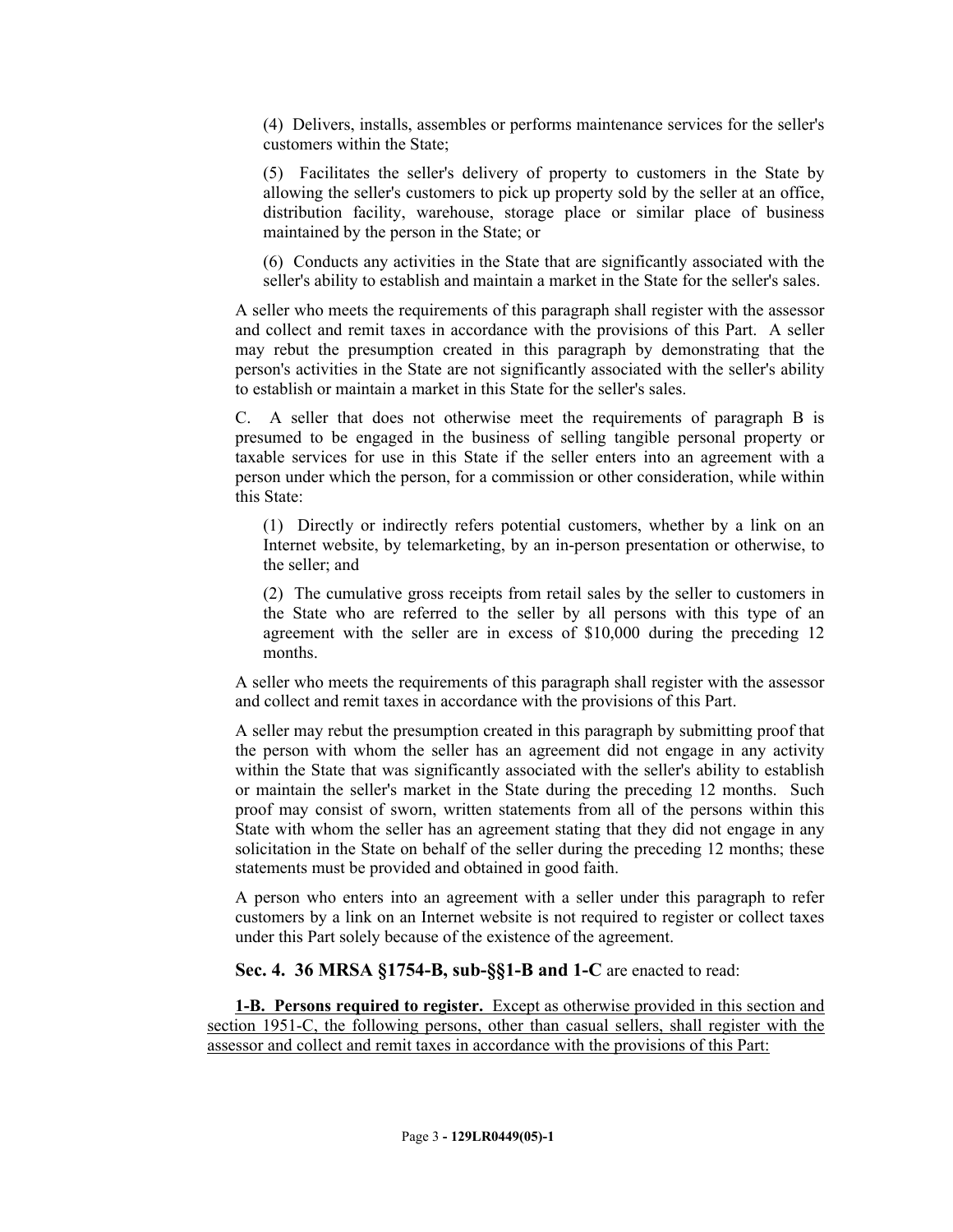A. Every person that has a substantial physical presence in this State and that makes sales of tangible personal property or taxable services in this State, including, but not limited to:

(1) Every person that makes sales of tangible personal property or taxable services, whether or not at retail, that maintains in this State any office, manufacturing facility, distribution facility, warehouse or storage facility, sales or sample room or other place of business;

(2) Every person that makes sales of tangible personal property or taxable services that does not maintain a place of business in this State but makes retail sales in this State or solicits orders, by means of one or more salespeople within this State, for retail sales within this State; and

(3) Every lessor engaged in the leasing of tangible personal property located in this State that does not maintain a place of business in this State but makes retail sales to purchasers from this State;

B. Every person that makes sales of tangible personal property or taxable services for delivery into this State if:

(1) The person's gross sales from delivery of tangible personal property or taxable services into this State in the previous calendar year or current calendar year exceeds \$100,000; or

(2) The person sold tangible personal property or taxable services for delivery into this State in at least 200 separate transactions in the previous calendar year or the current calendar year;

C. Every person that has a substantial physical presence in this State and that makes retail sales in this State of tangible personal property or taxable services on behalf of a principal that is outside of this State if the principal is not the holder of a valid registration certificate;

D. Every agent, representative, salesperson, solicitor or distributor that has a substantial physical presence in this State and that receives compensation by reason of sales of tangible personal property or taxable services made outside this State by a principal for use, storage or other consumption in this State;

E. Every person that manages or operates in the regular course of business or on a casual basis a hotel, rooming house or tourist or trailer camp in this State or that collects or receives rents on behalf of a hotel, rooming house or tourist or trailer camp in this State;

F. Every person that operates a transient rental platform and reserves, arranges for, offers, furnishes or collects or receives consideration for the rental of living quarters in this State;

G. Every room remarketer;

H. Every person that makes retail sales in this State of tangible personal property or taxable services on behalf of the owner of that property or the provider of those services;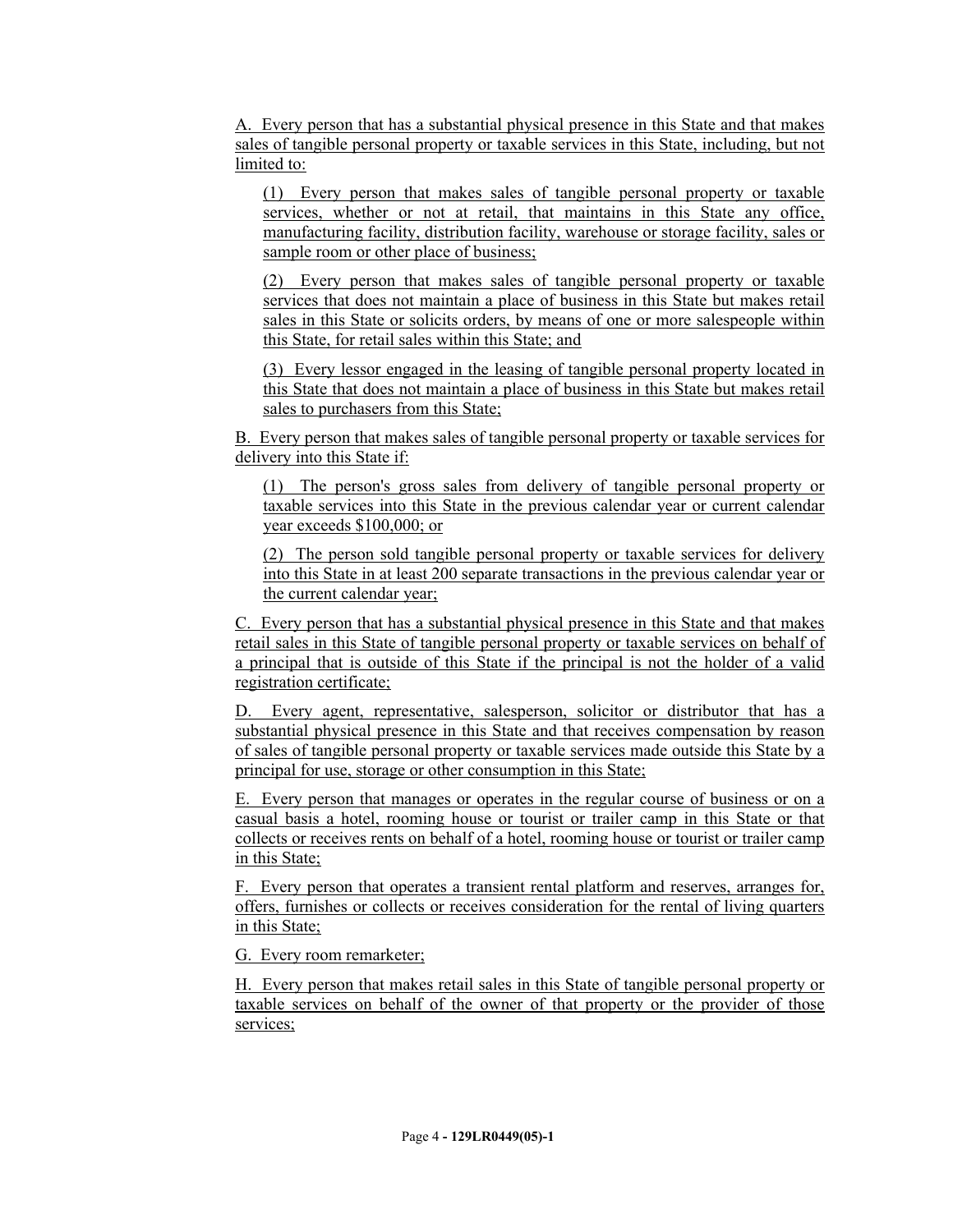I. Every person not otherwise required to be registered that sells tangible personal property to the State and is required to register as a condition of doing business with the State pursuant to Title 5, section 1825-B;

J. Every person that holds a wine direct shipper license under Title 28-A, section 1403-A; and

K. A marketplace facilitator if:

(1) The marketplace facilitator's gross sales from delivery of tangible personal property or taxable services into this State in the previous calendar year or current calendar year exceeds \$100,000; or

(2) The marketplace facilitator sold or facilitated sales of tangible personal property or taxable services for delivery into this State in at least 200 separate transactions in the previous calendar year or the current calendar year.

For the purposes of this paragraph, the marketplace facilitator's gross sales and total number of transactions include sales facilitated on behalf of marketplace sellers and any sales of tangible personal property or taxable services made directly by the marketplace facilitator.

**1-C. Certain activities.** For purposes of subsection 1-B, the following activities do not constitute substantial physical presence in this State:

A. Solicitation of business in this State through catalogs, flyers, telephone or electronic media when delivery of ordered goods is effected by the United States mail or by an interstate 3rd-party common carrier;

B. Attending trade shows, seminars or conventions in this State;

C. Holding a meeting of a corporate board of directors or shareholders or holding a company retreat or recreational event in this State;

D. Maintaining a bank account or banking relationship in this State; or

E. Using a vendor in this State for printing.

**Sec. 5. 36 MRSA §1759,** as amended by PL 2017, c. 375, Pt. H, §1, is further amended to read:

#### **§1759. Bonds**

 Either as a condition for issuance or subsequent to the issuance of a registration certificate under section  $1754-B<sub>z</sub>$  or  $1756$  or  $1951-B$ , the State Tax Assessor may require from a taxpayer a bond written by a surety company qualified to do business in this State, in an amount and upon conditions to be determined by the assessor. In lieu of a bond the assessor may accept a deposit of money or securities in an amount and of a kind acceptable to the assessor. The deposit must be delivered to the Treasurer of State, who shall safely keep it subject to the instructions of the assessor.

**Sec. 6. 36 MRSA §1861-A,** as amended by PL 2007, c. 240, Pt. W, §1 and affected by §2, is further amended to read: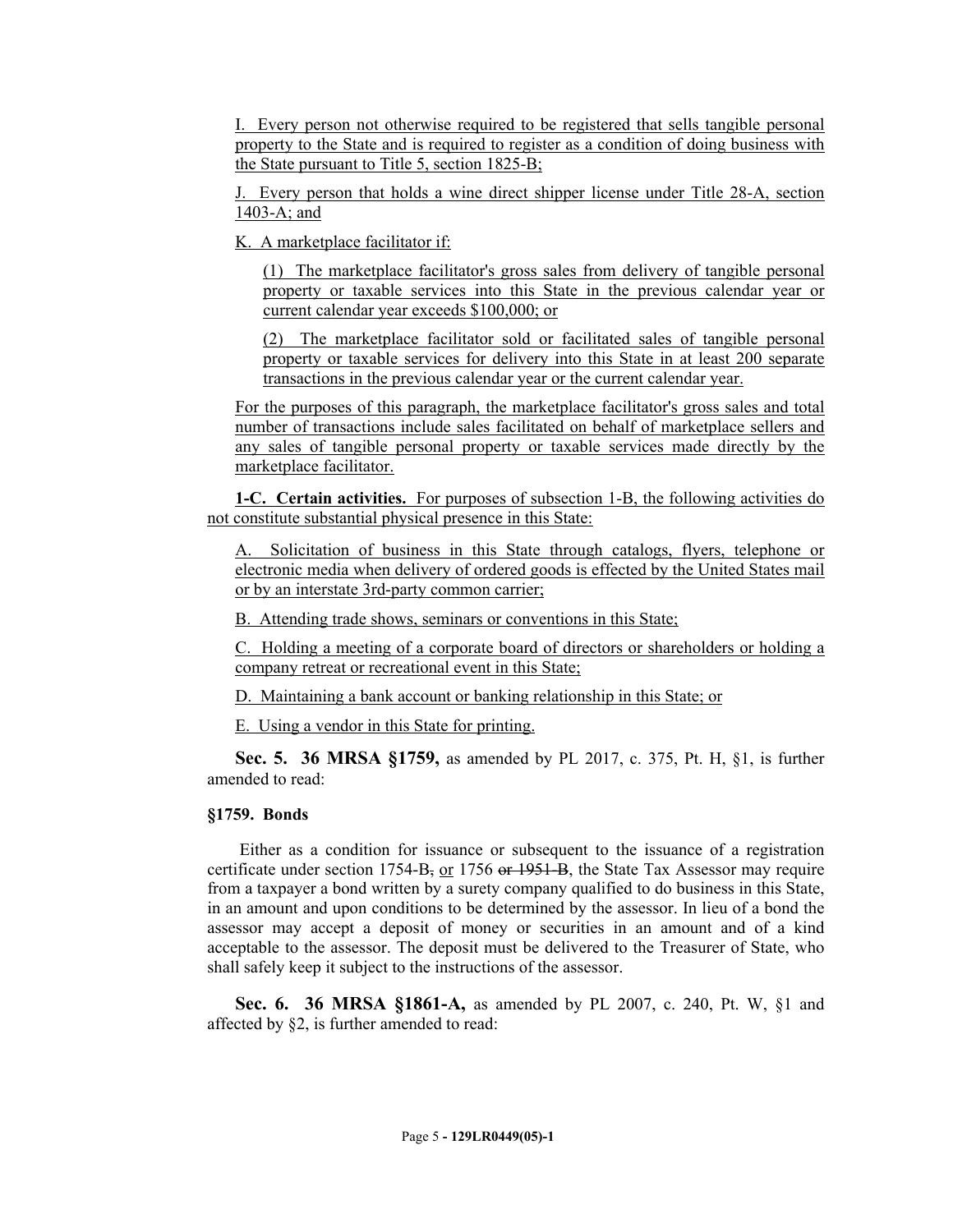#### **§1861-A. Reporting use tax on individual income tax returns**

The assessor shall provide that individuals report use tax on items with a sale price of \$5,000 or less on their Maine individual income tax returns. Taxpayers are required to attest to the amount of their use tax liability for the period of the tax return. Alternatively, they may elect to report an amount that is .08% .04% of their Maine adjusted gross income. A taxpayer electing to satisfy a use tax liability by estimating it shall calculate the liability in accordance with the use tax table. The estimated liability is applicable only to purchases of any individual items each having a sale price no greater than \$1,000. For each taxable item with a sale price greater than \$1,000 but no more than \$5,000, the actual use tax liability for each purchase must be added to the amount of the estimated liability derived from the use tax table. Upon subsequent review, if use tax liability for the period of the return exceeds the amount of use tax paid with the return, a credit of that amount paid relative to the item or items being supplementarily assessed is allowed. Use tax on any item with a sale price of more than \$5,000 must be reported in accordance with section 1951-A.

**Sec. 7. 36 MRSA §1951-B,** as enacted by PL 2017, c. 245, §1 and affected by §2, is repealed.

**Sec. 8. 36 MRSA §1951-C** is enacted to read:

#### **§1951-C. Collection of tax by marketplace facilitators and marketplace sellers**

This section governs the collection, reporting and remittance of sales and use tax by marketplace facilitators and marketplace sellers.

**1. Responsibilities of marketplace facilitator.** A marketplace facilitator is considered a retailer for each sale of tangible personal property or taxable services for delivery in this State that the marketplace facilitator facilitates on or through its marketplace.

**2. Written statement between marketplace facilitators and marketplace sellers.**  A marketplace facilitator shall provide to a marketplace seller that sells tangible personal property or taxable services through the marketplace operated by the marketplace facilitator a written statement in which the marketplace facilitator explicitly provides that the marketplace facilitator will collect and remit the taxes imposed pursuant to this Part on all taxable sales the marketplace facilitator facilitates for the marketplace seller.

**3. Responsibilities of marketplace seller.** For sales facilitated by a marketplace facilitator, when the marketplace seller has received a written statement from the marketplace facilitator that satisfies the requirements of subsection 2:

A. The marketplace seller shall exclude sales under this section for the purposes of determining the registration requirements of the marketplace seller under section 1754-B, subsection 1-B, paragraph B;

B. A marketplace seller required to register under section 1754-B, subsection 1-B, paragraph A may not include the receipts from sales under this section in its total of taxable sales for purposes of its return filed pursuant to section 1951-A; and